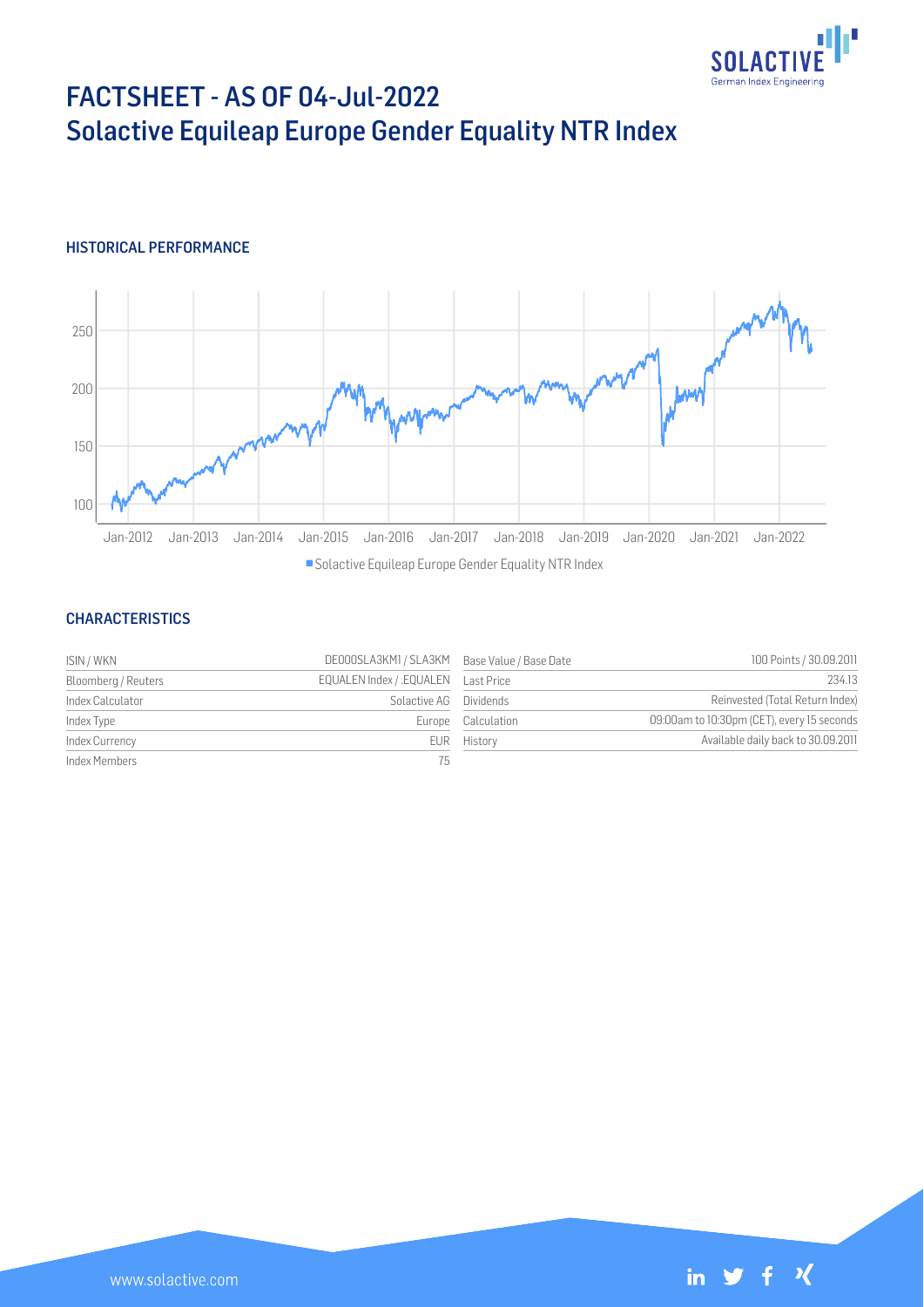

# **STATISTICS**

| <b>EUR</b>         | 30D      | 90D        | 180D      | 360D                  | YTD        | Since Inception       |
|--------------------|----------|------------|-----------|-----------------------|------------|-----------------------|
| Performance        | $-6.56%$ | $-9.46\%$  | $-14.95%$ | $-8.13%$              | $-13.72%$  | 134.13%               |
| Performance (p.a.) |          |            |           |                       |            | 8.23%                 |
| Volatility (p.a.)  | 20.64%   | 17.40%     | 20.25%    | 16.81%                | 20.09%     | 16.95%                |
| High               | 252.79   | 260.07     | 275.27    | 275.27                | 275.27     | 275.27                |
| Low                | 230.15   | 230.15     | 230.15    | 230.15                | 230.15     | 93.39                 |
| Sharpe Ratio*      | $-2.70$  | $-1.87$    | $-1.35$   | -0.46                 | $-1.23$    | 0.52                  |
| Max. Drawdown      | $-8.96%$ | $-11.50\%$ | $-16.39%$ | $-16.39%$             | $-16.39\%$ | $-36.00%$             |
| VaR 95 \ 99        |          |            |           | $-30.0\%$ \ $-56.0\%$ |            | $-25.9\%$ \ $-52.3\%$ |
| CVaR 95 \ 99       |          |            |           | $-44.9\%$ \ $-61.2\%$ |            | $-42.1\%$ \ $-71.1\%$ |

\* Up to 31 December 2021, ex-post Sharpe ratios use as input for the risk free rate term the London Inter-Bank Offered rates in the respective currencies of the index and at a term equal to the observation period. From 3 J 2022 onwards, Sharpe ratios will be / are calculated using as reference risk free rate input the overnight replacement rate for these currencies, namely SONIA (for GBP), SOFR (for USD) and EURIBOR Overnight (for EUR).

## Composition by Currencies



## Composition by Countries

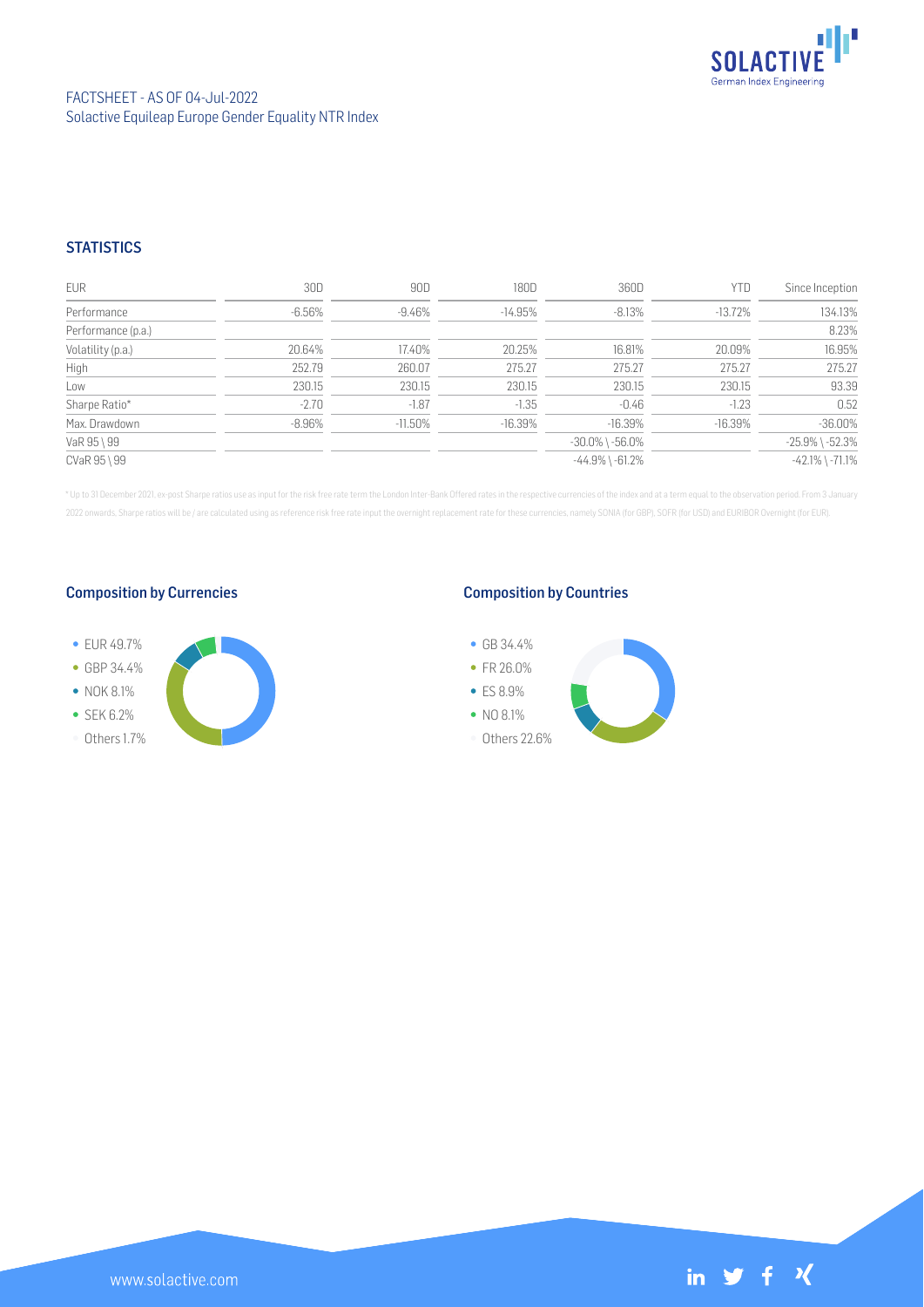

# TOP COMPONENTS AS OF 04-Jul-2022

| Ticker                | Currency   | Country        | Company                   | Gender Score Rank      |
|-----------------------|------------|----------------|---------------------------|------------------------|
| <b>DNB NO Equity</b>  | <b>NOK</b> | N <sub>0</sub> | <b>DNB BANK ASA</b>       |                        |
| NG/LN Equity          | GBP        | GB             | NATIONAL GRID PLC         | $\sqrt{2}$             |
| <b>ADM LN Equity</b>  | GBP        | GB             | ADMIRAL GROUP PLC         | $\,3$                  |
| OR FP Equity          | <b>EUR</b> | FR             | L OREAL SA                | 4                      |
| <b>JMAT LN Equity</b> | GBP        | GB             | JOHNSON MATTHEY PLC       | $\mathsf S$            |
| CAST SS Equity        | <b>SEK</b> | SE             | <b>CASTELLUM AB</b>       | 6                      |
| <b>WKL NA Equity</b>  | <b>EUR</b> | NL             | WOLTERS KLUWER NV         | $\overline{1}$         |
| SU FP Equity          | <b>EUR</b> | <b>FR</b>      | SCHNEIDER ELECTRIC SE     | $\, 8$                 |
| ORA FP Equity         | <b>EUR</b> | FR             | ORANGE SA                 | $\mathrel{\mathsf{g}}$ |
| <b>SAN FP Equity</b>  | <b>EUR</b> | <b>FR</b>      | SANOFI SA                 | 10                     |
| PUB FP Equity         | <b>EUR</b> | <b>FR</b>      | PUBLICIS GROUPE SA        | 11                     |
| SW FP Equity          | <b>EUR</b> | <b>FR</b>      | SODEXO SA                 | 12                     |
| VOD LN Equity         | GBP        | GB             | VODAFONE GROUP PLC        | 13                     |
| <b>SSE LN Equity</b>  | GBP        | GB             | <b>SSEPLC</b>             | 13                     |
| <b>ITV LN Equity</b>  | GBP        | GB             | <b>ITV PLC</b>            | 15                     |
| <b>BRBY LN Equity</b> | GBP        | GB             | <b>BURBERRY GROUP PLC</b> | 16                     |
| <b>BN FP Equity</b>   | <b>EUR</b> | <b>FR</b>      | DANONE SA                 | 17                     |
| YAR NO Equity         | <b>NOK</b> | N <sub>0</sub> | YARA INTERNATIONAL ASA    | 17                     |
| <b>STAN LN Equity</b> | GBP        | GB             | STANDARD CHARTERED PLC    | 19                     |
| <b>ULVR LN Equity</b> | GBP        | GB             | UNILEVER PLC              | 19                     |
| <b>BLND LN Equity</b> | GBP        | GB             | BRITISH LAND CO PLC       | 21                     |
| <b>TEG GY Equity</b>  | EUR        | DE             | TAG IMMOBILIEN AG         | 21                     |
| GJF NO Equity         | <b>NOK</b> | N <sub>O</sub> | GJENSIDIGE FORSIKRING ASA | 23                     |
| COV FP Equity         | <b>EUR</b> | <b>FR</b>      | COVIVIO SA                | 24                     |
| <b>HER IM Equity</b>  | <b>EUR</b> | T              | <b>HERA SPA</b>           | 25                     |